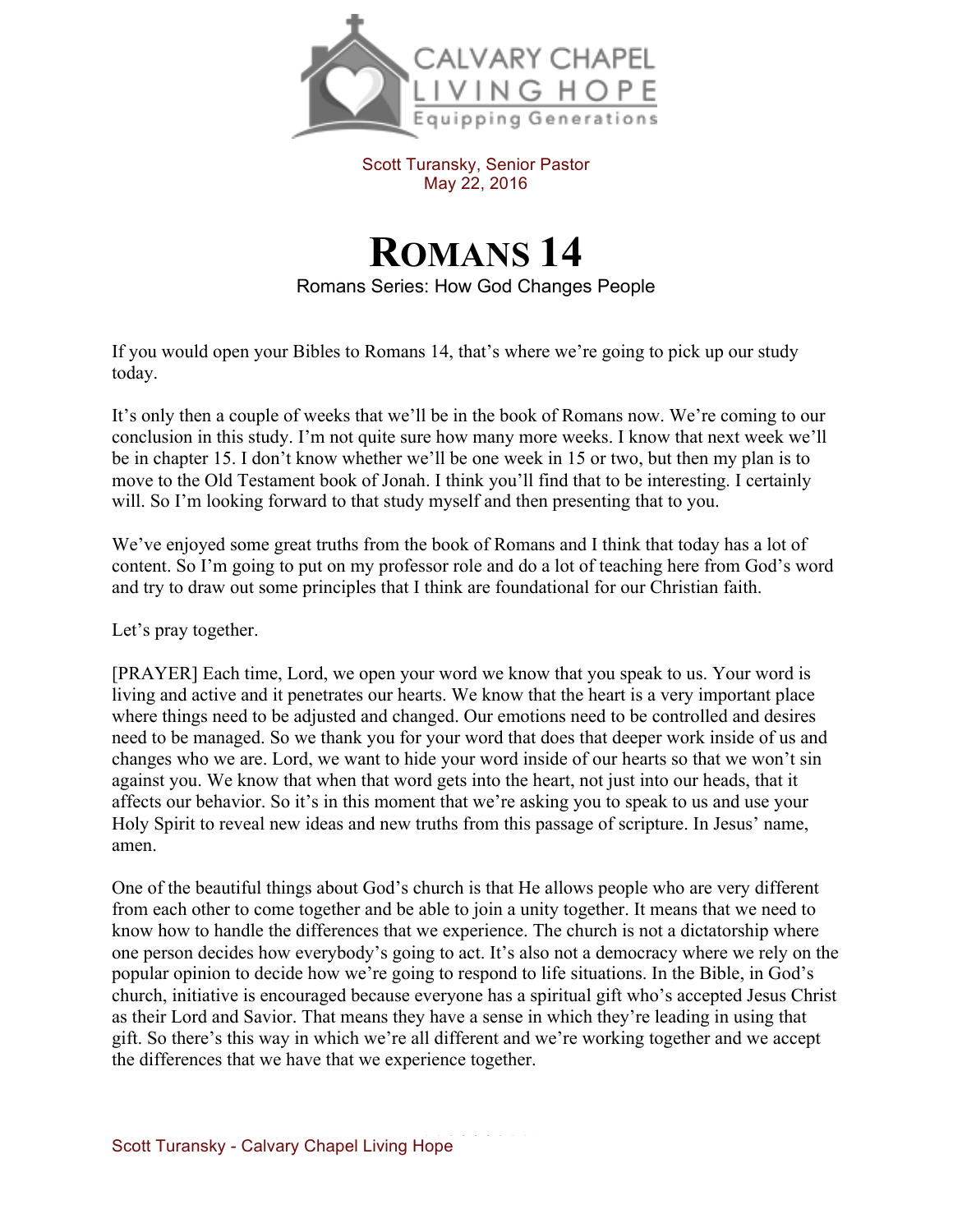This tension that exists between diversity, that we're all diverse people, and unity is an important tension that we must understand how to manage as we relate to each other. It's to that end that we come to a passage in Romans 14:1, which says this: *Accept the one whose faith is weak, without quarreling over disputable matters.* 

There's some principles here I want you to understand just from this verse. Number one, notice the words I've underlined – *accept* and *without quarreling.* That gives us our response, our pattern that we should have. The takeaway that we see, when arguing crosses the line of relationship you're doing the wrong thing. So this idea of accepting without quarreling identifies this relational pattern that we need to have. If we start arguing with people we've crossed the line and that line is an important one that we need to avoid.

Now we're talking in particular about disputable matters in this particular passage. I want to define this for you because this passage is dealing with a very specific kind of difference. In a marriage relationship or in a family (I'm going to try to apply this to family today) there are differences that we experience. But this isn't referring to all differences, only some.

Now in some families some like it hot and some like it cold. Some like it messy and some like it more organized. Some are more punctual on the early side and some are more punctual on the late side. All of those things can create conflict. If those are challenges you're experiencing in your marriage relationship or with your friends, that's not what we're talking about today. Those are preference issues and we're not particularly talking about those issues.

We're talking about a specific kind of problem today. We're talking about conscience issues. These conscience issues are where the conscience and faith interact inside of our hearts. This is a very important part of the heart that we need to understand because God has done some very special things inside of our hearts. When conscience and faith cross, convictions develop. That's inside of your heart.

Let me give you some examples of how recently I've seen this played out in relationships. Here's one. You want to go to Target, but your husband believes we should boycott Target because of the transgender bathroom policy. It's a matter of conscience as to whether you're going to do that or not.

You want to cross the street, but your son says, "Dad, wait. We can't cross the street here in the middle. We need to go down to the crosswalk." It's a conscience issue. He believes there's a right way to do that.

You want to wear the sloppiest pants that you can wear as a young person to church and your dad says, "Nope, we're not doing that. That's not what we're going to do." That's a conscience issue that we're wrestling with.

You want to take your kids trick-or-treating, but your friends think Halloween is satanic because of its history.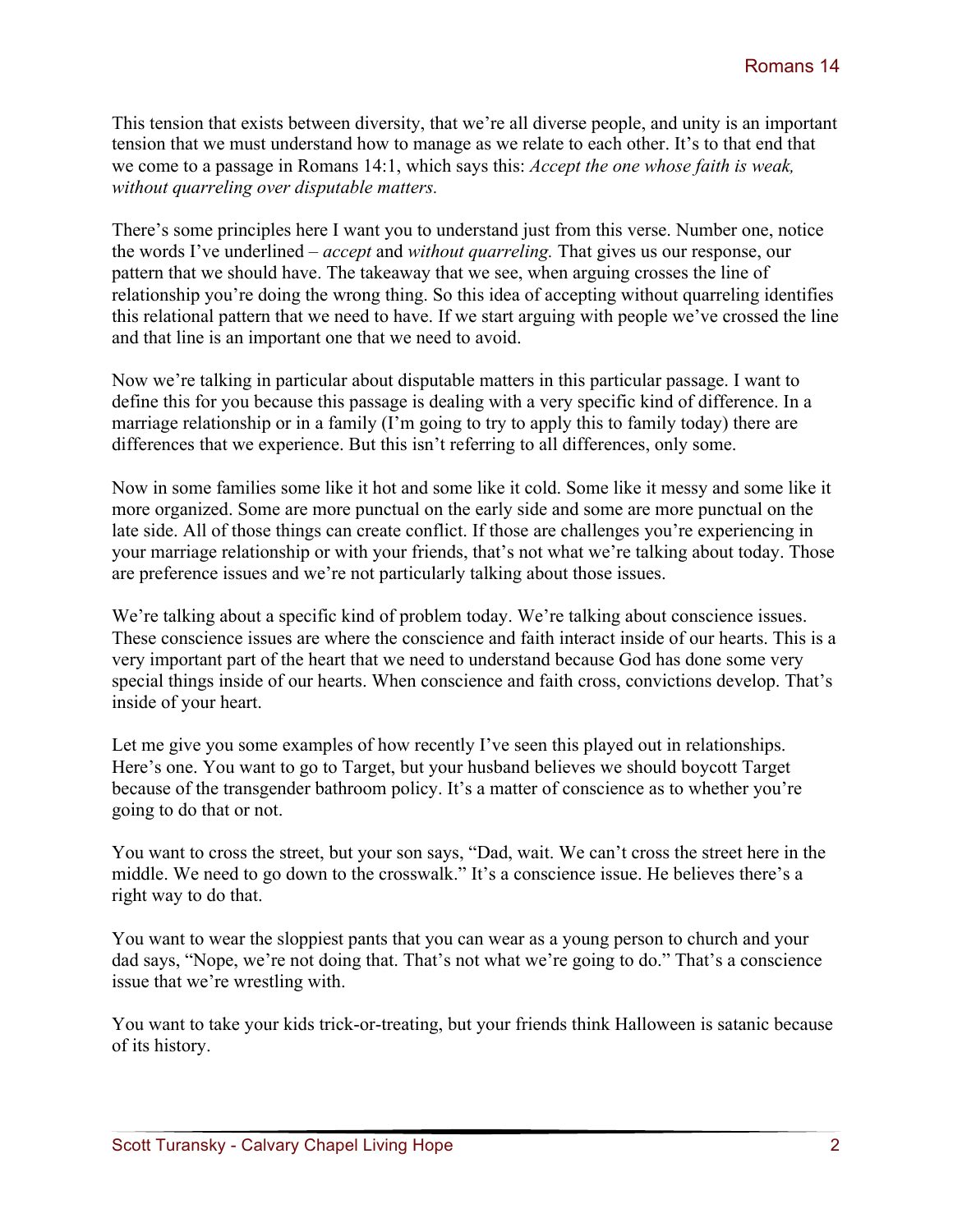All of those are conscience issues. Now you probably have strong opinions about some of those things, maybe all of them, and that's okay. But this passage isn't about being right or arguing your position. This passage is about being godly when there are differences that exist. So when we talk about disputable matters we're talking about some things that exist between us that we believe to be right or wrong, yet there are some things that simply cannot be and do not need to be agreed upon.

The third thing I want to point out, just from verse 1, is that we're talking about two characters. Only one is mentioned in verse 1. We're going to read about the other one as we continue on.

One of the characters is the person whose faith is weak. If we do a study or kind of look at the passage and see what we're talking about regarding this person, we can define the weakness this way. The weaker brother is the one who chooses a stricter view of the matter, a matter of conscience now, and believes that their choice is the right choice before God, not only for them, but also for other people. That it's normative for Christians; nobody should do this thing. That's what they believe. So this person is weak. This word 'weak' is used because they have a lack of understanding of Christian liberty or Christian freedom. That's what it means in this passage to be weak.

Now this is going to pose some rather interesting challenges, I think, in our lives because now we have to be sensitive to each other. There are some people who have challenges. They're sensitive about all kinds of things that are going on in their lives. So we have some problems that we experience. We need to be able to work on these as we're trying to maneuver around disputable issues and challenges that we face.

So let's go to verse 2. Notice it says – *One person's faith allows them to eat anything, but another, whose faith is weak, eats only vegetables.* 

What this is going to do is define our weaker brother a little bit more. We're talking about faith issues. It's talking about someone whose faith is tender. That's the idea of weak here – tender. So the idea is they are not quite gelled in this area of Christian freedom to feel that they can go and do whatever they want in disputable areas. The Bible is very clear about some things. We're not talking about those things. We're talking about the areas of gray areas, which there may be differences or opinions that people have or there's no direct command that God has about that particular thing. It has to do with this person believing that he is sinning if he's eating something besides vegetables. He believes that this is where he needs to be in his faith relationship with the Lord.

Now I want to explain what this is so you can understand the role of the conscience here because these are conscience issues. So let me step back and give you some theology about how God makes a person. He gives everybody a heart and inside of the heart there are lots of things. It's the wrestling place. It's where we make decisions about life. If you're wrestling with something in your life right now, you're doing that inside of your heart.

Now God places some things inside of your heart to prompt the heart. One, of course, is God Himself, the Holy Spirit. When we accept Jesus, He comes and He prompts us. But another thing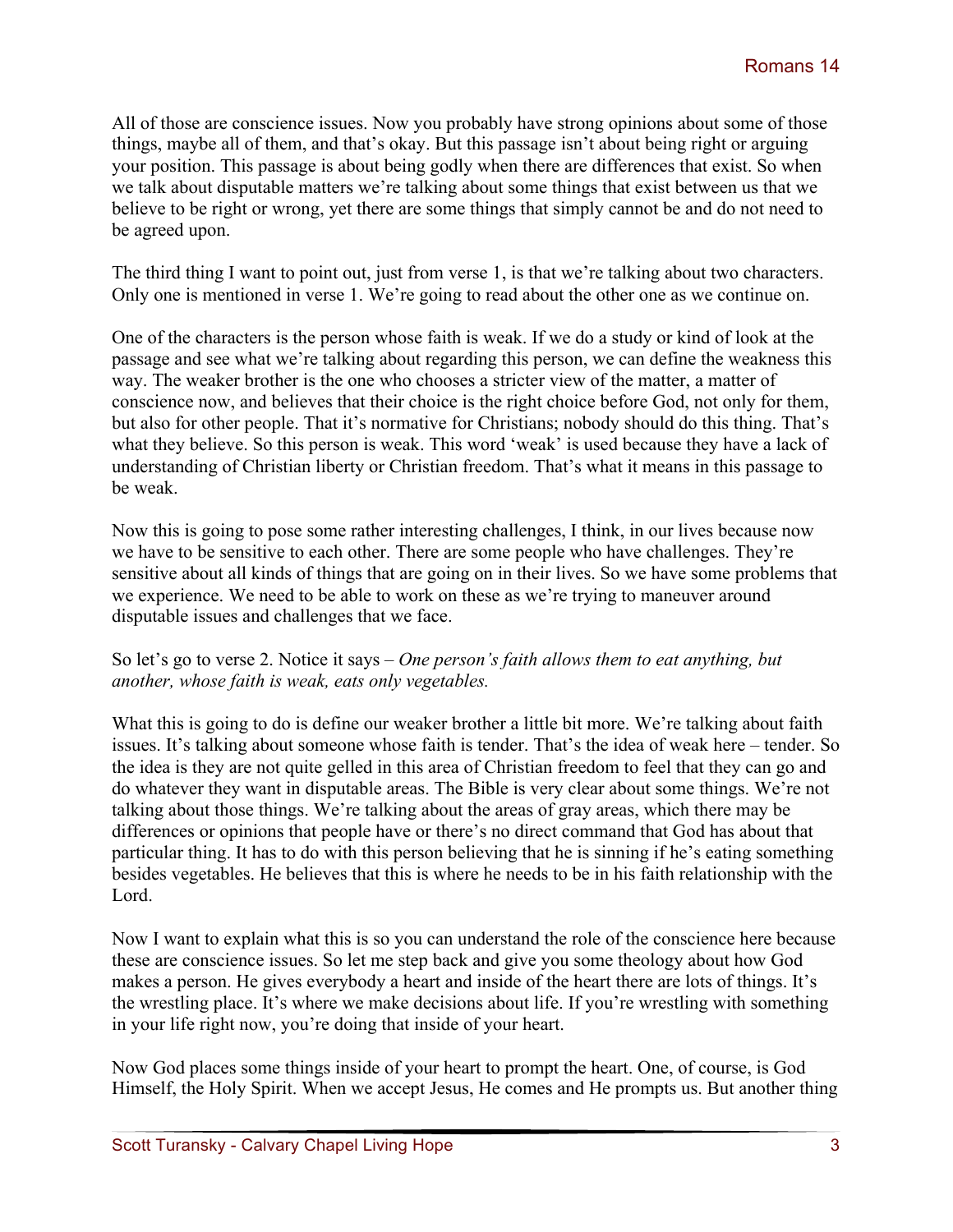He gives to every person, whether they're saved or not, is He gives them a conscience. That conscience has a very important purpose in our life. It says to us, "I should" or "I need to." That's what the conscience does for us. "I should" or "I need to."

Now when the conscience is saying "I should" or "I need to" in life for whether you're saved or not, that's one thing. But when you get saved and now you have God's word, that's also saying I believe this, therefore I should do this. Now you have a cross between the belief, the faith that you have, and the conscience. At the point where those meet something very important happens within the human heart. Conviction develops. I believe something therefore I act. And passion develops as well. That passion is very important and that's what's being addressed here.

Here's what happens. If someone has come to that cross in their heart and they believe that eating vegetables is what they need to do and you come along and say, "You can eat anything you want," you're messing with something inside of the heart at that very important point where conviction and passion develop. You don't want to mess with that. You want to be very careful about that and that's different for each person. So we need to be able to honor what God is doing because we want that person to feel that sense of passion on the inside and we want them to be zealous about life. If you start watering down their convictions then they lose that.

So this is a very important discussion that we're having right now from Romans 14 about being concerned about another person's conscience when you're choosing to make some actions or choosing to do something or even requiring that other people do it.

Now we all know people who have kind of black and white thinking. The person who has a black and white thinking is the person who gets angry quickly when something doesn't fit into the way they think it should be. That's the passion we're talking about, and the black and white thinking is what we're talking about inside the conscience.

Now I would suggest that some people who have black and white thinking need to moderate that a little bit and grow in their understanding that there may be different ways, different perspectives to handle it. But the black and white thinking is the same idea here that we're talking about. When faith and conscience cross there's a passion that develops. So that's the importance of this particular dialogue and this discussion.

There are two characters that are mentioned in this story that we want to talk about. There's the one who eats and the one who does not eat. Those are two different people and in this passage we have warnings for both of them.

Now we don't have to look at eating only. We can look at participating in things. Maybe you feel like getting a tattoo is acceptable and someone else believes it's not acceptable. So that's the one who tattoos and the one who does not tattoo. Okay? So you could put whatever you want in here of a disputable matter.

But we're not talking about things that have to do with things that God has ordained that are true and right in His word. So you can't say, "Well I've decided to sleep with my boyfriend." No, the Bible has things to say about that. We're not talking about that. Those fall outside of this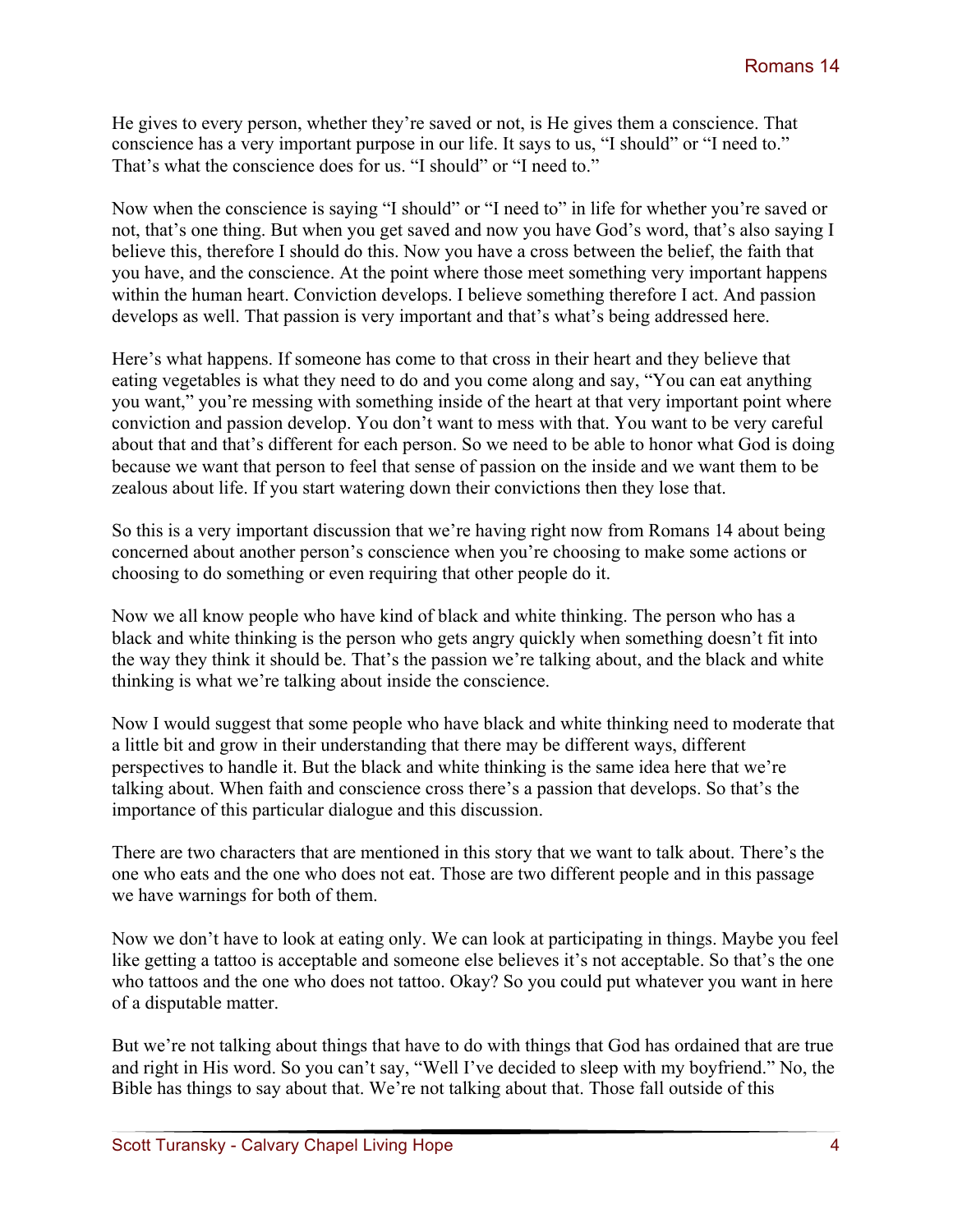passage. We're talking about specific things that are not described directly in God's word, but we take principles and apply them to those.

So here we are with the one who eats and notice the warning to the one who eats. This is the one who says, "Look, I can eat meat. It's not a problem. Even if it's offered to idols (that was the issues in that particular passage), it's not a problem. I can do that." The temptation for that person, notice, is to treat with contempt.

That idea of treat with contempt means to look down on the other person. You can't look down on the other person and say, "Look at him. He's so narrow in his opinion." We can't do that. You cannot look with contempt on the other person. That's the warning for the person who is more free in their ability to choose things to do.

Also notice the warning for the person who does not eat. This is the person who's rather strict in their spirituality. They've got a very clearly defined list of things that they do or don't do, and that's okay for them, but their temptation is to judge other people who choose to do those things.

So we don't want to judge and we don't want to treat with contempt. In fact let me put it into this dialogue if I can.

We have the insensitive brother. I used the word insensitive, I didn't know what other word to put there. I could've put stronger. But I was thinking is he really stronger? I don't know. Maybe I should've put stronger. But the two people represented on the top, we have the insensitive brother and the weaker brother. They're characterized by the loose view and the strict view that the weaker brother has, and then the temptation that we have.

You've got to evaluate yourself. Are you tempted to judge other people who don't live the way you live? Or are you tempted to look down on people who don't live the way you live? If that starts to happen in your life then we've got a problem. That becomes that challenge that we experience.

I want to jump ahead to the passage that talks about love. Right in these verses at the end of chapter 14, it says, *If your brother or sister is distressed because of what you eat, you are no longer acting in love.* 

I want you to see that one of they key elements here, the primary goal here is not to be right. This is where the battle is fought for a lot of people. A lot of Christians will fight over different things of whether we should do this. Can you go to yoga class or not go to yoga class? Because yoga has some eastern religious background. People will fight over these things. Should you have Santa Claus in your Christmas experience or not? So people have all kinds of problems that they get into about this. The point of the passage is love is the most important thing, not being right or wrong in disputable matters.

So *if your brother or sister is distressed because of what you eat, you are no longer acting in love. Do not by your eating destroy someone for whom Christ died.* And then verse 19 – *Let us*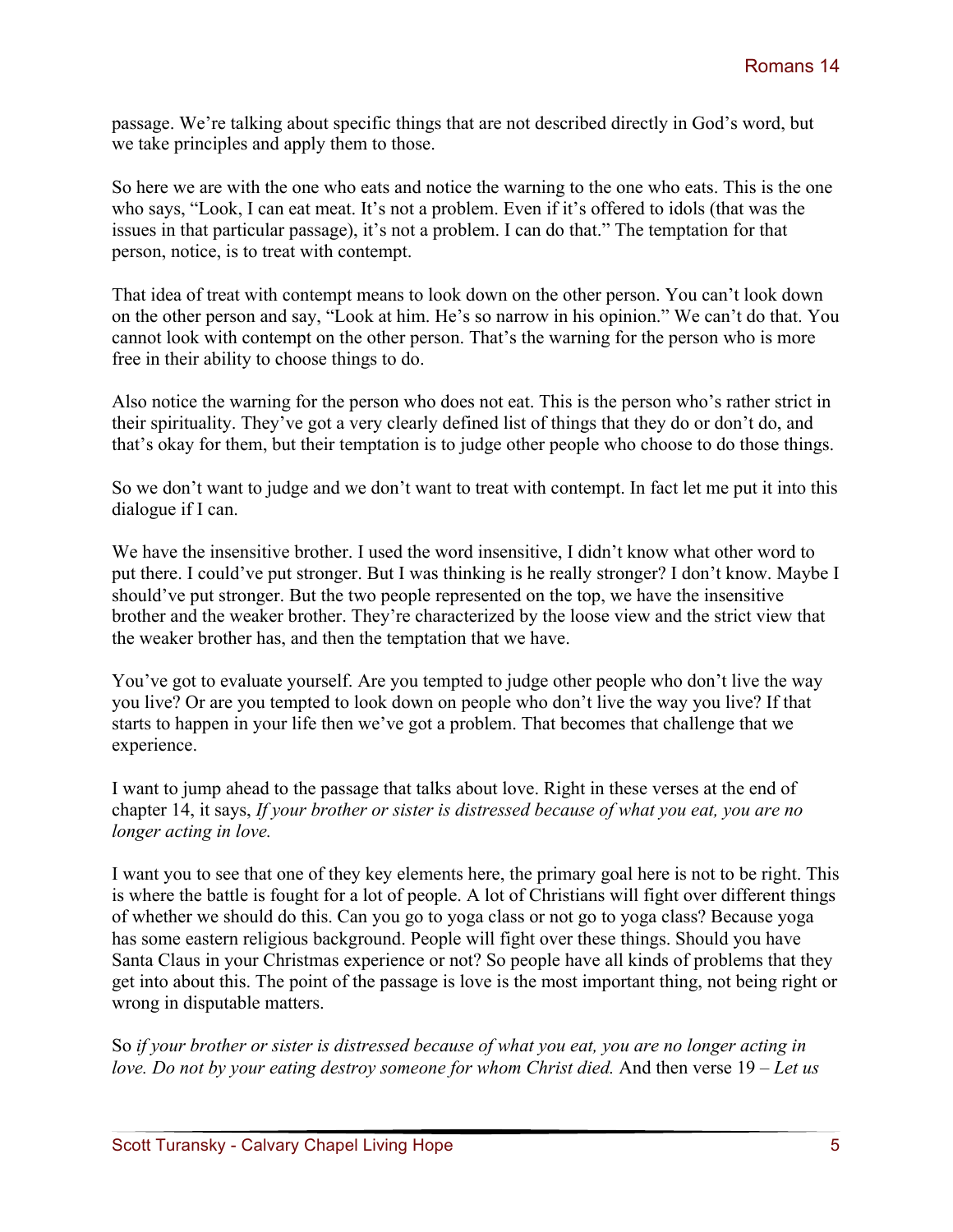*therefore make every effort to do what leads to peace and to mutual edification.* So those verses will guide our thinking as we continue on.

Now go back to verse 4. I want to take us back through this passage a little bit further. In verse 4 it says, *Who are you to judge someone else's servant?* If you look at the word *judge,* you can think weaker brother. If you see the words *contempt* (you'll see those), think about the stronger brother. *Who are you to judge someone else's servant?* (speaking to the weaker brother) *To their own master, servants stand or fall. And they will stand, for the Lord is able to make them stand.*

In verse 5 we're going to make a shift now and we're not going to talk about what you eat, we're going to talk about what day you worship on. It's not so much of an issue for us, I don't think, in our lives, but it was a big issue for them in the early church because Saturday was the day to worship. If you were a Jewish person you understood this. That was the Sabbath day and one of the Ten Commandments was to keep it holy. And now Christians are worshiping on the first day of the week, Sunday. That became their tradition to start worshiping on the first day of the week.

They've got this inner struggle that they're wrestling with, so in verse 5 it says, *One person considers one day more sacred than another; another considers every day alike. Each of them should be fully convinced in their own mind.* 

I want you to see that this is a personal conclusion that we all must come to in our lives. Not just about what day we're going to worship on, but the decisions that we're going to make in these disputable areas. It is a personal decision between you and God.

Look at verse 6. Whoever regards one day as special does so to the Lord. See, it's between you and God. *Whoever eats meat does so to the Lord, for they give thanks to God; and whoever abstains does so to the Lord and gives thanks to God.* 

Each person, you see, is fully convinced in his own mind what's right. Now there are some times when we fellowship together when we learn things from each other. We'll see that's going to be one of the benefits of living in a community. Because I might come with some opinions about certain things and you might change my ideas. That's one of the benefits of wrestling and working together and living life together because we start to broaden our thinking or become more clear in what we choose to do or choose not to do.

You might say, "Well it's my life. I can do whatever I want," and that's why the next verse is so important because it isn't your life. Verse 7 says, *For none of us lives for ourselves alone, and none of us dies for ourselves alone. If we live, we live for the Lord.* So our primary goal as Christians is we're not living for ourselves to do whatever we think is best or whatever we want to do. We're living our life for the Lord. What does God want me to do? That's the question.

*If we live, we live for the Lord; and if we die, we die for the Lord. So, whether we live or die, we belong to the Lord. For this very reason, Christ died and returned to life so that he might be the Lord of both the dead and the living.*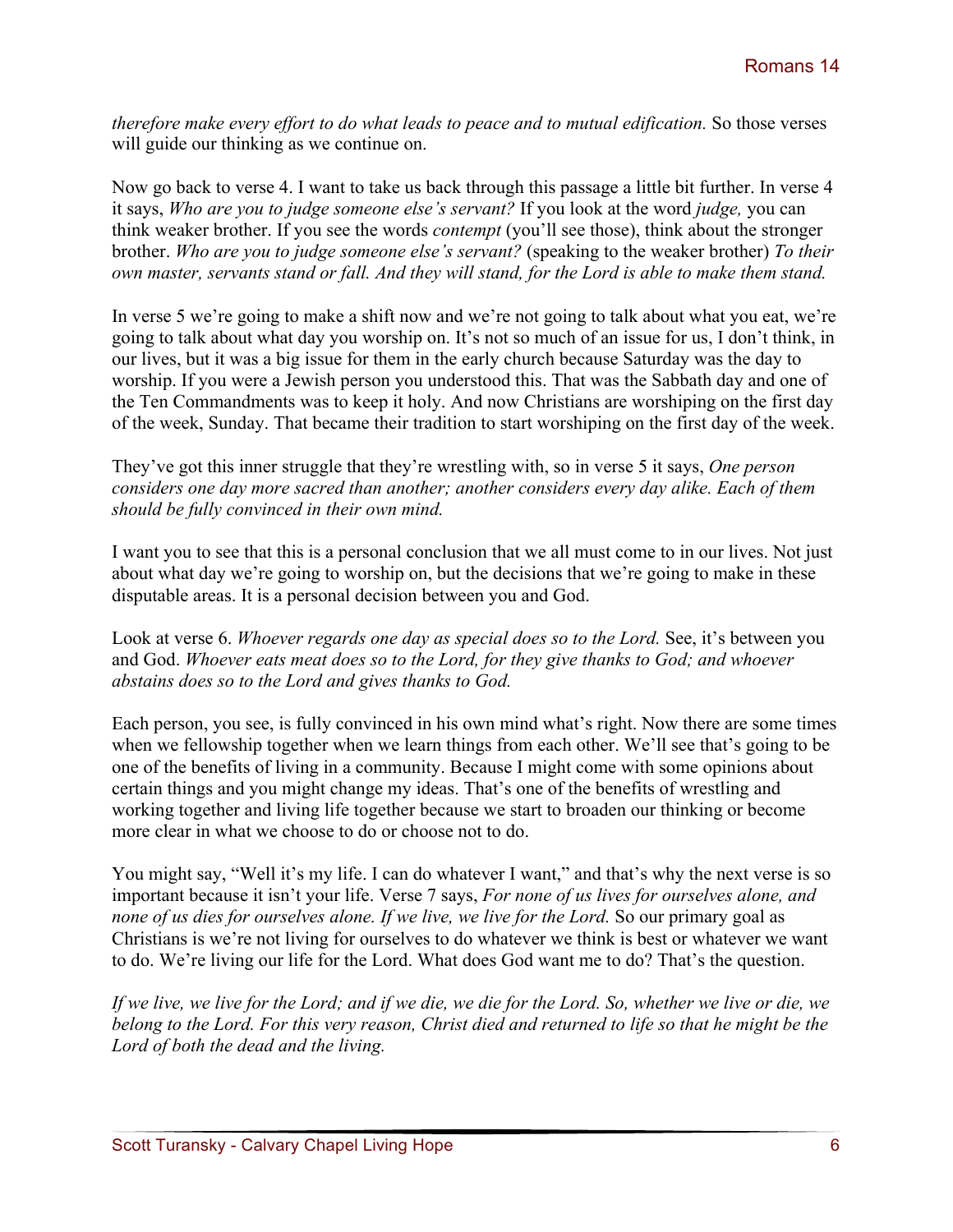Our primary response in life is not to be right or to please ourselves. Although that's what you're going to hear in the world by people who are not Christians. Their desire is to be right or to please themselves.

See, as Christians we think differently. We respond differently to life situations. We ask a different question and that question is, what does Jesus want me to do? What does the Bible teach? How does God want me to live? Paul is giving us now some instructions and some guidelines of how we are to react to each other.

We've talked about how we are to position ourselves. Now starting in verse 10 we're going to go back to these two problems, the one for the weaker brother or the stronger brother, and you use the word *judge* and *treat them with contempt* in this next verse.

Verse 10: *You, then, why do you judge your brother or sister?* Obviously the warning to the weaker brother. *Or why do you treat them with contempt?* Obviously the warning to the stronger brother. *For we will all stand before God's judgment seat.* 

There is a danger of establishing a false sense of holiness that somehow governs a person's life in a way that imposes that on other people. So we have to be careful about imposing that on other people. Whether you're weaker or stronger you can't insist that other people live life exactly the way you do because God wants this personal experience.

If I were to set a list out for you and for our church and say, "At Calvary Chapel Living Hope we do these ten things and we don't do these ten things," you know what I would do? That's legalism and I would rob you of the power and the freedom that the Holy Sprit wants to give you. God wants to direct us internally and for someone to establish a list of dos and don'ts can be a problem because it can rob us of what the Holy Spirit wants to do deeper inside of our lives.

Verse 11 continues the dialogue. *It is written: "'As surely as I live,' says the Lord, 'every knee will bow before me; every tongue will acknowledge God.'" So then, each of us will give an account of ourselves to God.* You're responsible to God for the choices that you make.

Now we come to the practical issue of the stumbling block starting in verse 13. *Therefore let us stop passing judgment on one another. Instead, make up your mind not to put any stumbling block or obstacle in the way of a brother or sister.* 

There's a difference between what we may do and what we must do. Very important that we understand the distinction here. Neither the weaker brother or the stronger brother can put a demand on others or at least needs to be careful about how they do so.

Verse 14 says, *I am convinced, being fully persuaded in the Lord Jesus, that nothing is unclean*  in *itself. But if anyone regards something as unclean, then for that person it is unclean.* It's important for us to be convinced in our hearts as to what is right and wrong. James 4:17 tells us that again. *If anyone, then, knows the good they ought to do and doesn't do it, it is sin for them.*  So this is a very important decision. I don't want to say none of these things are important. They are important and you need to decide before God what you're going to do in regards to that.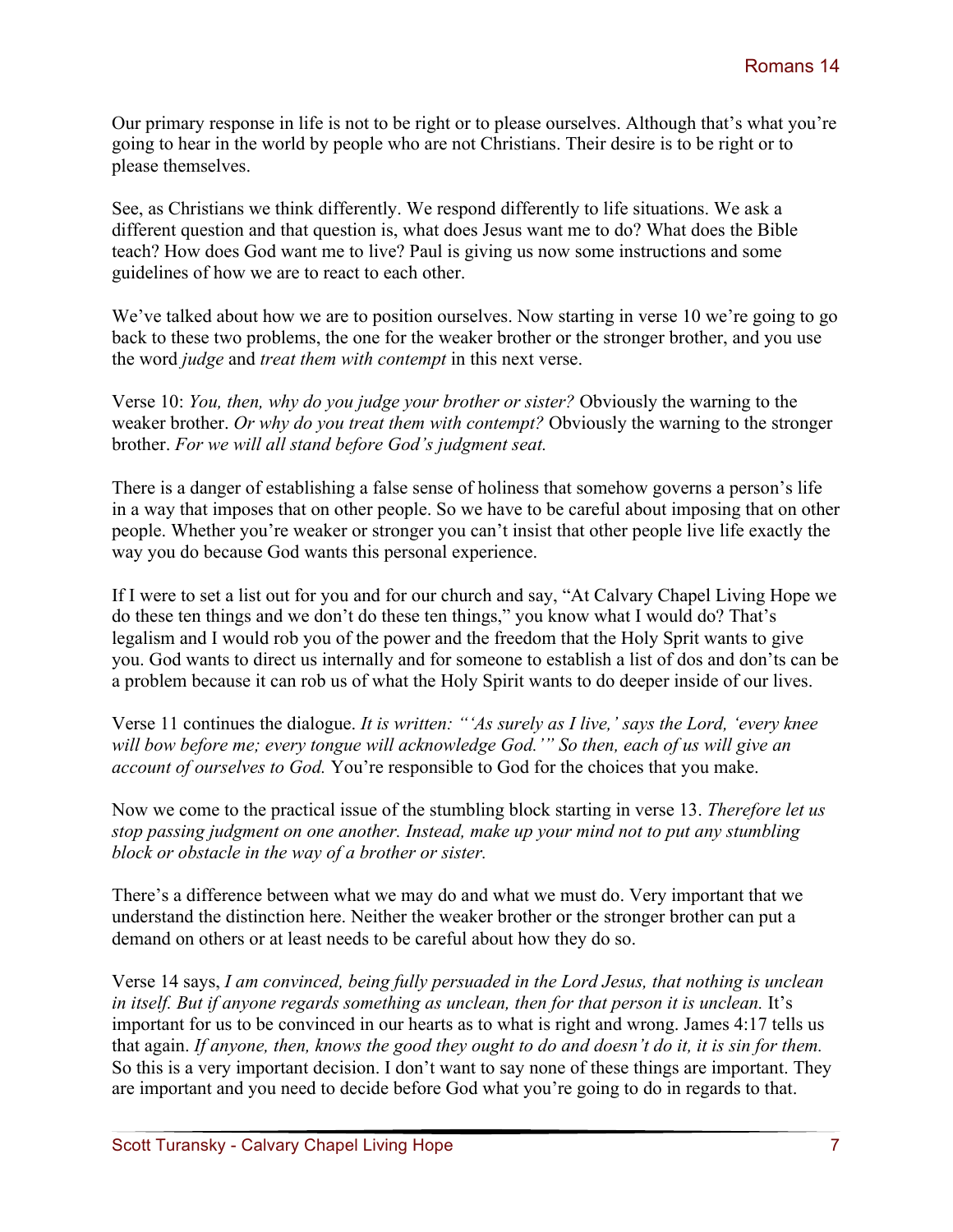Go on to verse 15 in our passage. *If your brother or sister is distressed because of what you eat, you are no longer acting in love. Do not by your eating destroy someone for whom Christ died.* 

It follows that the weaker brother is not the one who can't just ignore the convictions of someone else and impose judgment on that person. There is a process of rethinking that goes on in our lives. As we talk to each other, we're in small groups, and so on, the Lord conforms our thinking and helps us change. As we grow in our lives that growth is important. The whole idea of weak that he uses here implies that the person is growing or needs to grow in their life. So the person who has this narrow version of spirituality for themselves needs to grow, not in changing their narrow view of spirituality for themselves, but understanding of Christian freedom. That's where the growth needs to take place so they can experience this same thing in their own lives.

Verse 16 says, *Therefore do not let what you know is good be spoken of as evil.* You don't want to let other people dictate for you and say, "You can't do this." So there's some sense in which we may stand firm and say, "I'm sorry. You can't dictate this for me."

Let me go on. I'm going to put this all together for you in a way that gives you four different responses that you can have all coming from this passage. But let me read the rest of this passage and take you through it, then I'll come back and we'll draw some conclusions.

Verse 17: *For the kingdom of God is not a matter of eating and drinking, but of righteousness, peace and joy in the Holy Spirit.* That's the most important thing. It's not about these things like eating and drinking. They're not the most important things. It's about being who God wants us to be and being a part of that in our lives.

So verse 18 he continues. *So anyone who serves Christ in this way is pleasing to God and receives human approval. Let us therefore make every effort to do what leads to peace and to mutual edification. Do not destroy the work of God for the sake of food.* That work of God is this thing I described inside the heart. *All food is clean, but it is wrong for a person to eat anything that causes someone else to stumble.*

Verse 21: *It is better not to eat meat or drink wine or to do anything else that will cause your brother or sister to fall.* The word *fall* there is *skandalon*, which has the idea to fall into sin or fall intro trouble.

God did not design the church so that anybody who says, "I'm offended by what you did," get to run the church. That's not how He designed this. What he's saying there is you want to be careful about your actions. You don't take a person who just got saved and has a problem with addictions into a bar. You don't do that because they're likely to be scandalized. The *skandalon* is used here. They'll fall into sin again. Be careful about what you do in the midst of those situations.

Verse 22: *So whatever you believe about these things keep between yourself and God. Blessed is the one who does not condemn himself by what he approves.* So the joy is on one's own behavior before God and not in the concern about what another person does.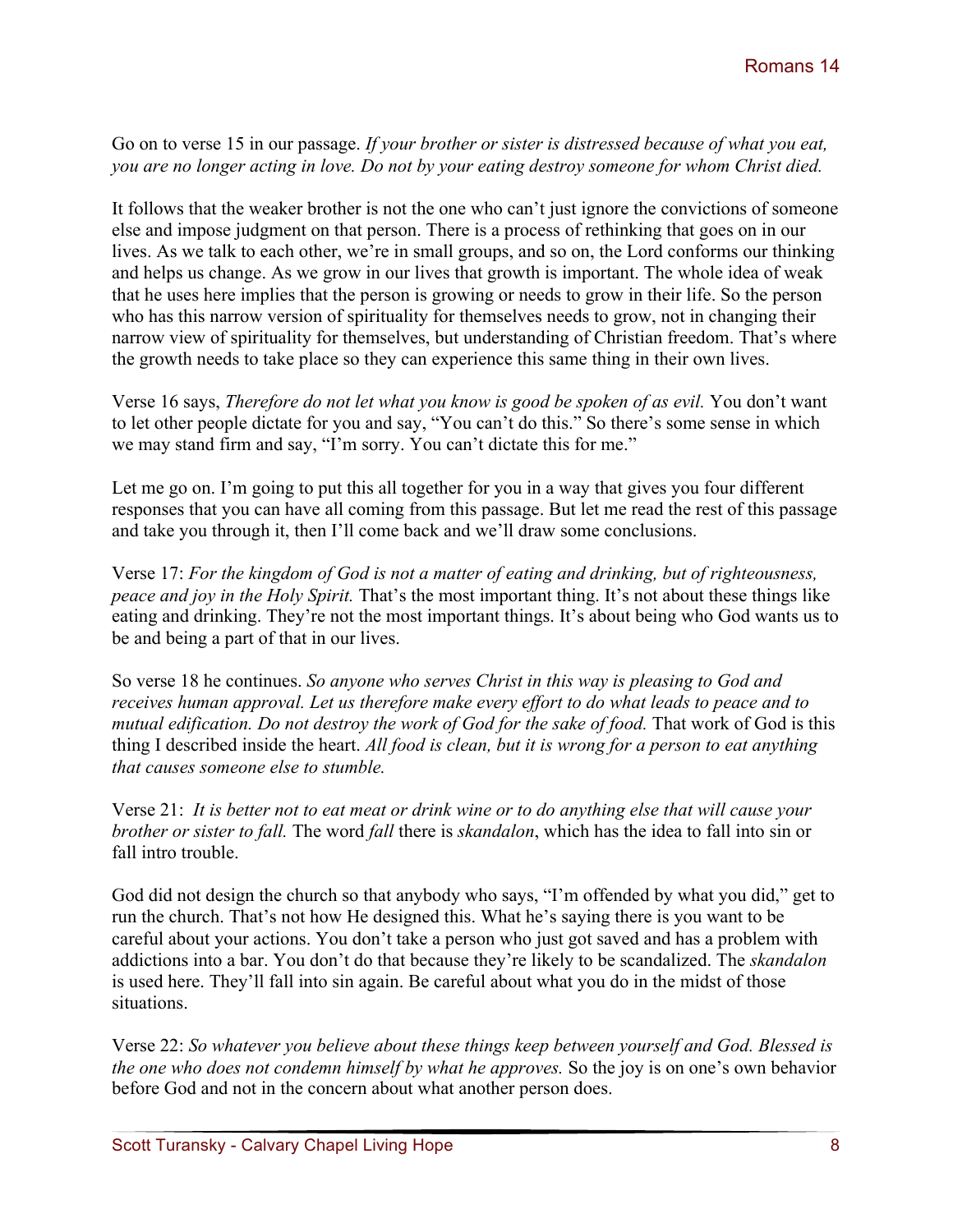Verse 23: *But whoever has doubts is condemned if they eat, because their eating is not from faith; and everything that does not come from faith is sin.*

What this is saying is the small decisions that we make in our lives are all important to God. The details of our life are important. We make decisions about them regularly. You want to guard your heart and if you have doubts about something, don't participate in that. You need to abstain. It's okay, even if other people are doing it. The part of your heart where faith and conscience cross and form convictions is really important. You want to guard that piece of your heart that's very important for your own spiritual development.

Let me try to put this together this way. I believe when two people disagree about a disputable matter, a matter of conscience there are four options that you have. Four options that you have when two people disagree and they achieve one goal.

One of the options that you have is to stand your ground. That's from Galatians 5:1. *It is for freedom that Christ has set us free. Stand firm, then, and do not let yourselves be burdened again by a yoke of slavery.* So when we say stand your ground there's sometimes when you say, "I'm sorry. I have freedom in Christ to do this. Don't try to impose your legalism on me." That's a valid response and an important one that we can consider.

I don't want you to be quick to do this because that's not the only one and this passage is not really emphasizing this a lot. But sometimes you got to know that sometimes we take a stand with other people and we guard this freedom that God wants us to have.

The second option that we have is to teach the other person. Romans 15:14 says, *I myself am convinced, my brothers and sisters, that you yourselves are full of goodness, filled with knowledge and competent to instruct one another.* Now notice this is chapter 15, the very next chapter. We're still in chapter 15 talking about disputable matters, and he's saying you are very competent to instruct each other.

Let's take the issue of Halloween for example and let's say that someone is offended about Halloween because of its satanic origin. So what they do is they want to instruct someone else and say, "Let me explain to you the history of Halloween. Do you see what you're participating in with Halloween?" And the other person says, "Wow. I didn't know that. But let me tell you what I'm doing. I don't really care about the history of this. What I'm doing is I'm trying to use this to be a light in a dark world, so I'm handing out tracks as we're going around trick-ortreating, and I'm spending time with my neighbors and talking to them about Jesus."

Now which one of those people is right? Neither one of them are wrong. Some can look differently and one person might decide, "Well I'm not participating in that. I'm going down in my basement to turn all the lights off and I'm not going to let anybody know I'm here on Halloween." That's perfectly acceptable for that person to do that because they don't want to participate in the deeds of darkness that are happening out there. Another person may choose to be this angel of light out there (I shouldn't use that term because that's a term for Satan, angel of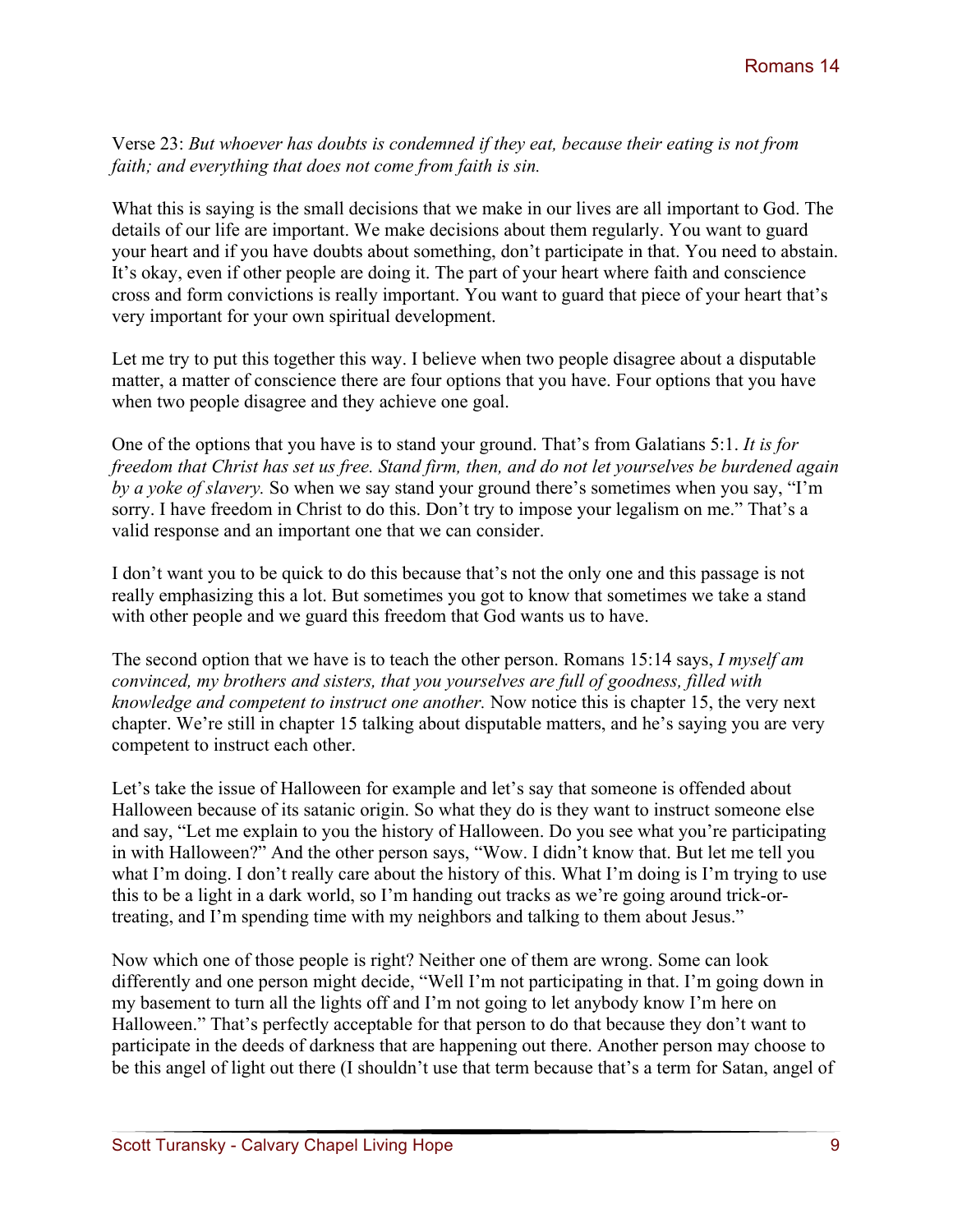light), but they're trying to be this light out in the community and share Jesus with other people. So teaching other people is one of those solutions.

Let's go to a third option that you have. I just want you to see all of these because they're all mentioned in Romans here and very important. In Romans 13:5 one of our options, and I think requirements, is sometimes we give in even if we don't want to. We look at Romans 13:5 which is all about authority.

If you're a young person here today saying, "Oh yes. Christian freedom, I'm going to that party on Friday night, even though my parents said no, because I have Christian freedom to do such things!" you've got a problem. Because we have in Romans 13:5 a very important verse about submission.

You might work in a business that says you need to have your hair cut a certain way. You might say, "I like my hair long," and that's fine. But you might submit because you're not in authority over someone else.

The purpose of authority is to punish those who do wrong and reward those who do right. That's a government authority. In a family, parents have a responsibility to establish moral criteria in order to train the conscience. So a young person needs to know how to submit to that even though they might feel like they have freedom in Christ.

I would encourage them and I encourage young people to do this. Create a notebook. Start writing the ways you're going to parent differently. But for now, while you're living in this home with your parents, you need to follow your parents' guidelines and the things that are outlined for you. That's a third principle that we have.

The fourth one is to accept, which means to agree to disagree, and that's what we're talking about in Romans 14:1. *Accept the one whose faith is weak, without quarreling over disputable matters.* That's the passage that we're talking about today.

There are four responses. Which one you choose is a matter of love. Let's go back to our chart again because the most important thing in this whole picture is the love that we have. I'm trying to kind of capture it in this picture that whatever you choose isn't about what you want or what you think is best. The idea here is that love is the most important thing.

Let's look at those verses in the middle there again. *If your brother or sister is distressed because of what you eat, you are no longer acting in love. Do not by your eating destroy someone for whom Christ died.* And then four verses later – *Let us therefore make every effort to do what leads to peace and to mutual edification.* Edification is building people up. If we're tearing people down and we're somehow damaging that part of their heart where things cross in the middle, that's a very significant place.

I know that I've been a little more academic here to try to draw your attention to these things, but I think in the scriptures here is a very important principle about the Christian life. If we get this then we've got something very important that will carry us through some of these challenging